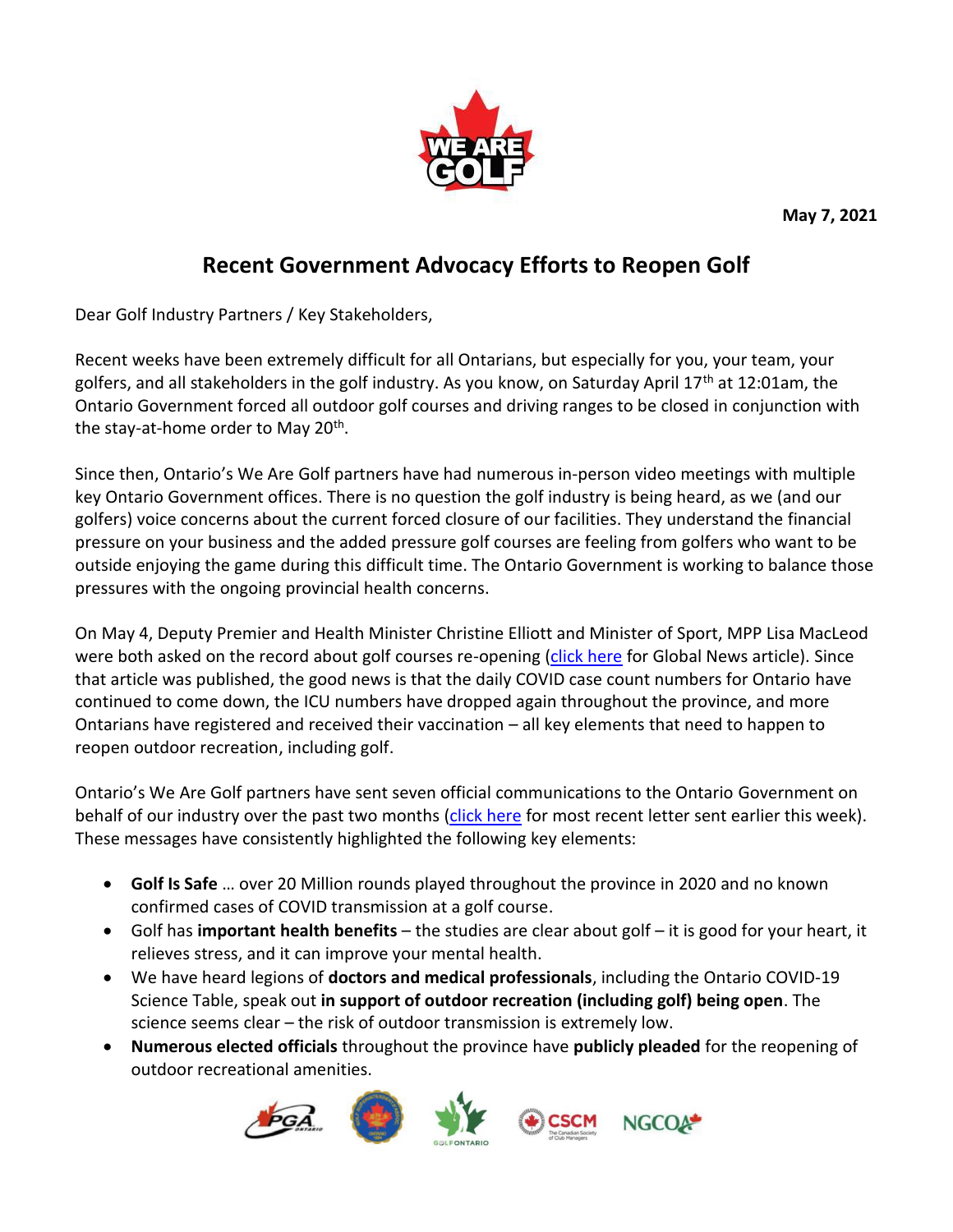Golf has a clear set of **well established, very safe protocols**. (See [Appendix A](https://files.constantcontact.com/9aa75897501/aababceb-5ba4-4afd-862f-bc5920e28f5a.pdf) for complete list of exhaustive protocols from 2020, that was again presented to the Ontario Government on May 3.)

**To be clear, the golf industry feels strongly that golf should now be reopened ASAP**. However, there are complex health, economic and political factors involved, and we need to maintain a professional and collective strategy in order to manage through these complications.

We know that our best opportunity to successfully negotiate the reopening of golf is for all facilities to respect the government's temporary lockdown. If any one course chooses to disregard the lockdown, the entire golf industry loses credibility and trust with the government officials with whom we are negotiating.

We will keep you updated as we work through this process. If any of you have direct connections with your local MPP, the Premier's Office, the Chief Medical Officer of Health, or any other key personnel inside the Ontario Government please let us know and do not hesitate to reach out with similar messaging. In terms of key messages, we believe the focus should be on the following:

- **Golf is naturally aligned to physical distancing**. It takes place in vast outdoor spaces and is played with 4 people or less. Perhaps no other sport is this well positioned against this terrible virus.
- **Our protocols are well established and safe**. We proved it in 2020 and are committed to these protocols in 2021. (Se[e Appendix A](https://files.constantcontact.com/9aa75897501/aababceb-5ba4-4afd-862f-bc5920e28f5a.pdf) for updated Protocols submitted to Ontario government)
- **Clear and consistent screening procedures.** Golfers must book a tee-time, can pre-pay, and are screened before enjoying the facilities.
- **Golf has important health benefits.** The studies are clear about golf … it gets golfers outside, it is good for your heart, it relieves stress, and it can improve your mental health. In fact, the Ontario COVID-19 Science Table's *Fighting COVID-19 in Ontario: The Way Forward* states that "Maintaining social connections and outdoor activity are important to our overall physical and mental health … It means clearly encouraging safe outdoor activities."
- **Golf Is A Home Game.** Recent research conducted by NGCOA Canada and Golf Canada in the past week confirmed that more than 85% of golf in 2020 was played locally. People are not travelling around the province to golf. With over 800 golf courses throughout Ontario, there is virtually a golf course in every community to be enjoyed.

## **Let's Work Together to Reinforce the GOLF IS SAFE Message | #LetUsPlay**

In an effort to strengthen our efforts to get courses open immediately; your Ontario We Are Golf partners are launching a coordinated social media campaign to reinforce our message that GOLF IS SAFE. All Ontario We Are Golf partners will launch this campaign on each of their social media platforms (*Facebook, Twitter, Instagram, etc.*) and encourage you to do the same. Launch time has been set for today (Friday, May 7) at 1:00 pm. Our social media collateral includes the below images that are also attached to this email. Together (after 1:00 today) let's make sure that the message that GOLF IS SAFE is amplified across social media and make the plea to #LetUsPlay. FYI – there are both regular and tall images depending on your social plan.

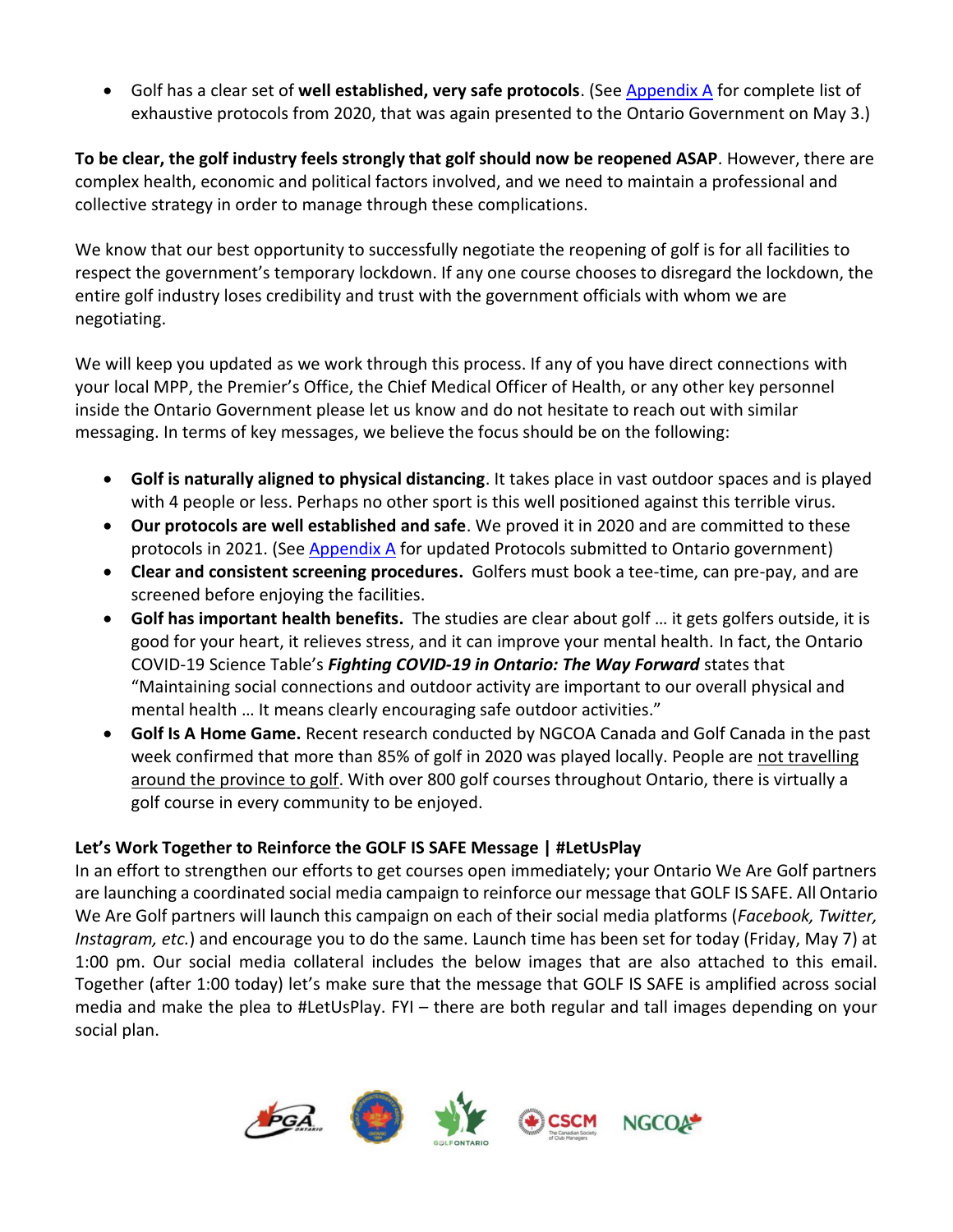On a final note, **we strongly urge you to not listen to any mixed messages or unfounded rumours that you may be seeing on social media or the news.** Your Ontario We Are Golf partners will continue with our communications to keep you up-to-date with what we know as we continue to push for the safe inclusion of golf courses and driving ranges to be open as soon as possible in this stay-at-home order. We know how important this is to the well being of so many and we, of course, will do so in a safe manner.

Yours in golf.

Mike Kelly Executive Director Golf Ontario mkelly@gao.ca

alsh

Al Schwemler President Ontario Golf Superintendents' Association (OGSA) alschwemler@gmail.com

Shawn Hunter Regional Director National Golf Course Owners Association Canada (NGCOA) shunter@ngcoa.ca

Krussen

Paul Bussiere, CCM Ontario Branch Director Canadian Society of Club Managers (CSCM) PBussiere@coppinwood.com

Melanie van der Hoop Executive Director Professional Golfers' Association of Ontario (PGA of Ontario) melanie@pgaofontario.com

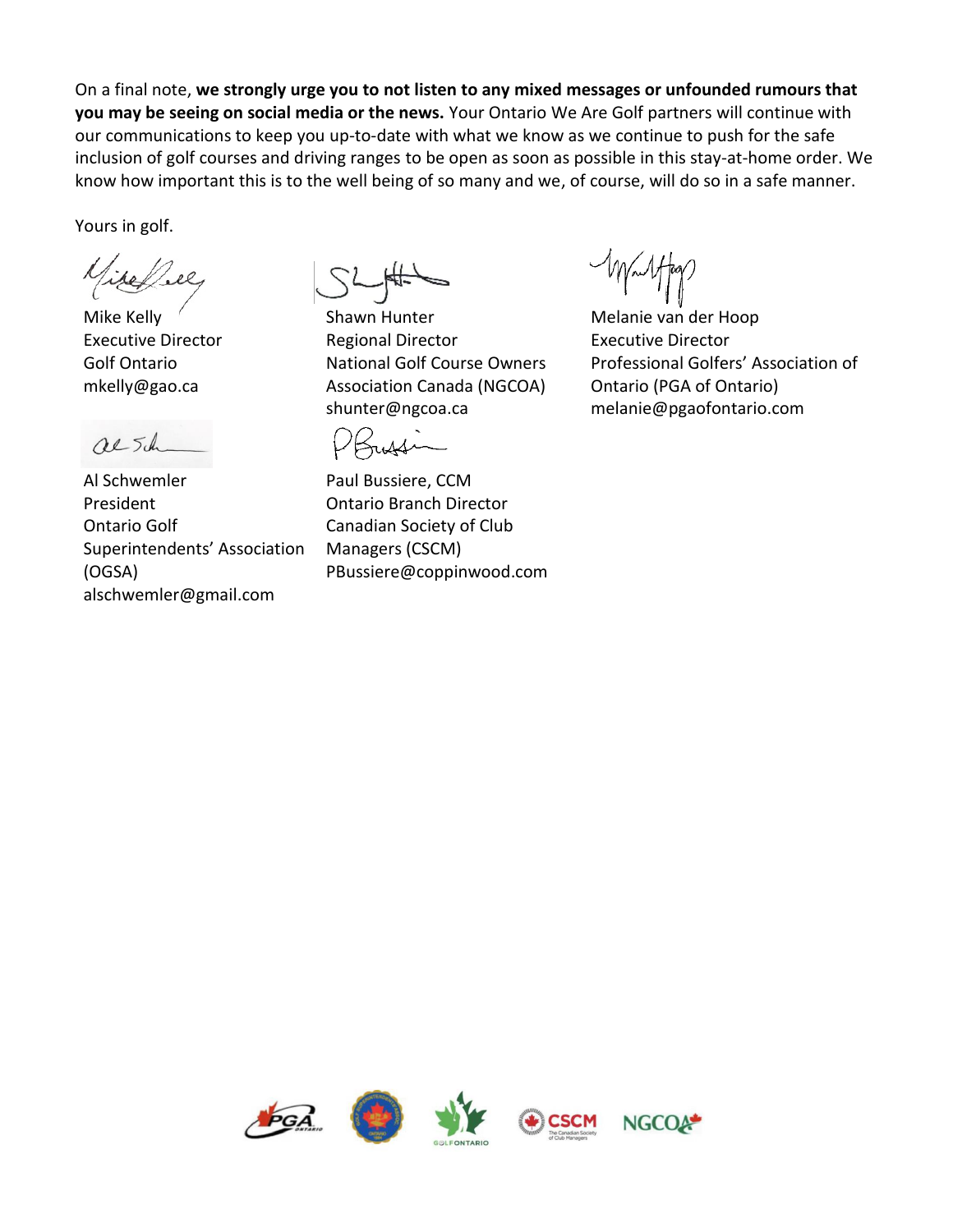## **APPENDIX A: GOLF FACILITY BEST PRACTICES DURING COVID-19**

## Golf Courses in Ontario have met and will continue to exceed current Public Health regulations as indicated in the *Workplace Safety & Prevention Services Guidance on Health and Safety for Golf Courses During COVID-19.*

In addition, the following Recommended Best Practices as outlined below go above and beyond. If additional actions are required, the golf industry is happy to engage in that discussion.

| <b>REFERENCE NO.</b> | <b>DEPARTMENT</b> | <b>PROCEDURE</b>                                                                                                                                                                                                                                                                                                                                                                                                                                                                                                                                                                                                                                                                                                                                                                     |
|----------------------|-------------------|--------------------------------------------------------------------------------------------------------------------------------------------------------------------------------------------------------------------------------------------------------------------------------------------------------------------------------------------------------------------------------------------------------------------------------------------------------------------------------------------------------------------------------------------------------------------------------------------------------------------------------------------------------------------------------------------------------------------------------------------------------------------------------------|
| CH-001               | Clubhouse         | Clubhouses are closed during the current stay-at-home order, with the<br>exception of access to washrooms. Payment will be taken online or<br>outside as curbside pickup.                                                                                                                                                                                                                                                                                                                                                                                                                                                                                                                                                                                                            |
| CH-002               | Clubhouse         | Place appropriate signage outside the pro-shop and clubhouse plus at<br>the first tee entries briefly outlining the physical distancing guidelines<br>in place.                                                                                                                                                                                                                                                                                                                                                                                                                                                                                                                                                                                                                      |
| CH-003               | Clubhouse         | Place signage at the pro-shop and clubhouse plus at the first tee<br>encouraging good handwashing and respiratory hygiene.                                                                                                                                                                                                                                                                                                                                                                                                                                                                                                                                                                                                                                                           |
| CH-004               | Clubhouse         | Increase the frequency throughout the day of cleaning, sanitation and<br>disinfecting of all common areas locations, especially high traffic areas<br>such as counter surfaces, tables, public restrooms, POS system, credit<br>card terminal, door handles, telephones, pens, golf carts and more.<br>Create a log sheet for cleaning frequency tracking. Credit card terminal<br>if touched by a customer for pin pad entry needs to be cleaned after<br>each use.                                                                                                                                                                                                                                                                                                                 |
| CH-005               | Clubhouse         | One staff member - either a greeter at the front door, pro shop<br>attendant or the starter at the $1st$ tee - must remind each golfer of the<br>physical distancing requirement, plus not to touch anything on the<br>course besides their own belongings, this includes the flagstick.<br>Golfers are not permitted to shake hands post round.<br>Golfers caught disobeying any safety protocols will be requested to<br>leave the facility immediately and banned to return while safety<br>protocols being utilized.<br>Each golfer must be asked if they have returned from travel outside of<br>Canada within the last 14 days, if they have they will be asked to leave<br>the property immediately as they must be in self-quarantine for 14<br>days (signage to be posted). |
| CH-006               | Clubhouse         | If a golf course has an announcement system, then they can use this to<br>recite the golfer rules of physical distancing and more.                                                                                                                                                                                                                                                                                                                                                                                                                                                                                                                                                                                                                                                   |
| CH-007               | Clubhouse         | Some golf courses may wish to install a splash guard or plexiglass<br>barrier at pro shop counter - if unable to ensure the staff member can<br>be physically distanced - for when the stay-at-home order is complete.                                                                                                                                                                                                                                                                                                                                                                                                                                                                                                                                                               |
| CH-008               | Clubhouse         | Educate staff on hygiene, sanitation and food handling, and its impact<br>of preventing the spread of communicable diseases                                                                                                                                                                                                                                                                                                                                                                                                                                                                                                                                                                                                                                                          |







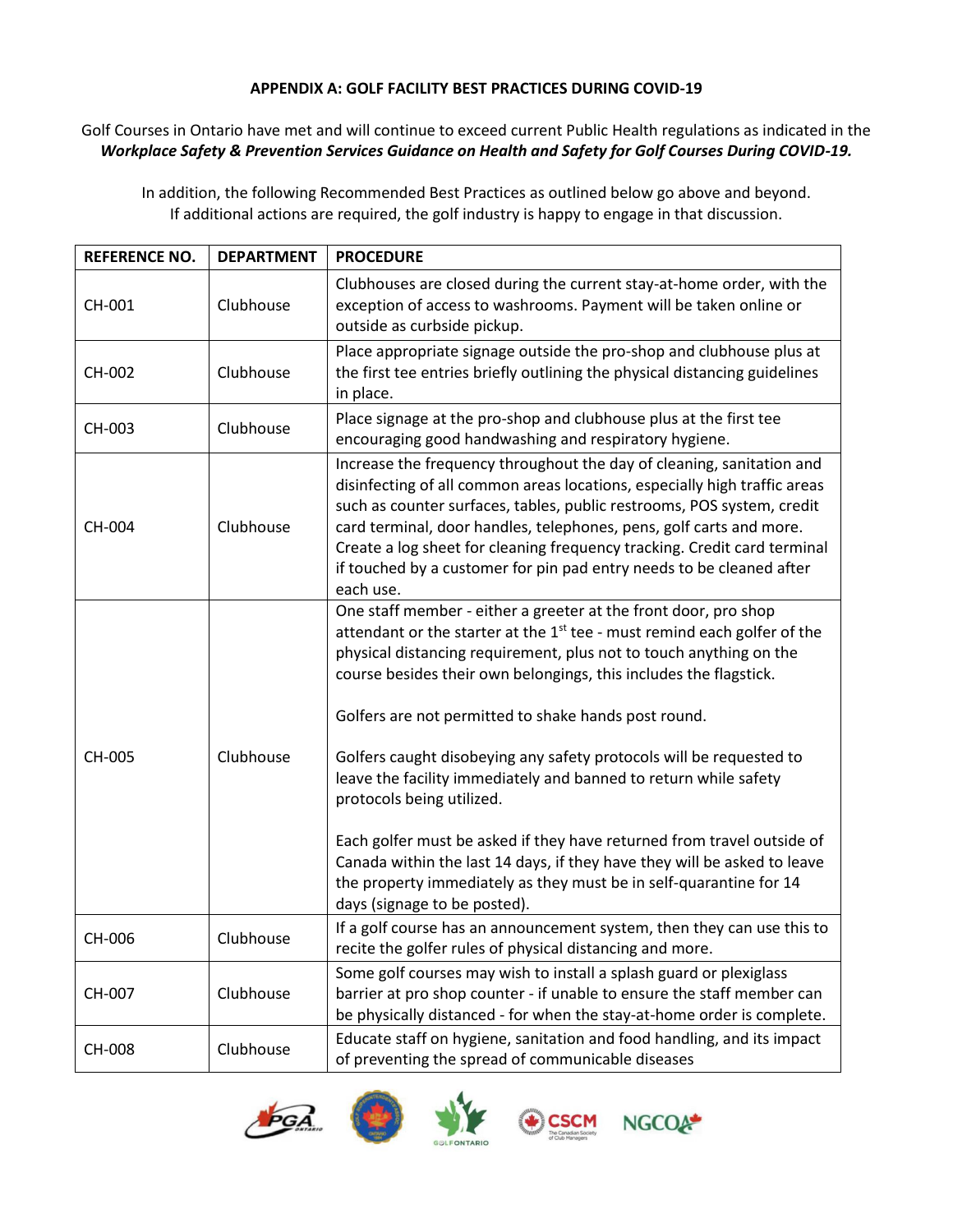| CH-009 | Clubhouse          | Make available wash stations or hand sanitizer stations in common<br>areas                                                                                                                                                                                                                                                                                                                                                                                                                                                                                                                                                                                                                                                  |
|--------|--------------------|-----------------------------------------------------------------------------------------------------------------------------------------------------------------------------------------------------------------------------------------------------------------------------------------------------------------------------------------------------------------------------------------------------------------------------------------------------------------------------------------------------------------------------------------------------------------------------------------------------------------------------------------------------------------------------------------------------------------------------|
| CH-010 | Clubhouse          | Signage posted in English may also be posted in other languages if<br>useful for the particular golf course clientele                                                                                                                                                                                                                                                                                                                                                                                                                                                                                                                                                                                                       |
| GO-001 | Golf<br>Operations | Payment options to be either: touchless, online pre-paid or pre-paid<br>call ahead for green fees. Eliminate any walk-ups. Cashless preferred.                                                                                                                                                                                                                                                                                                                                                                                                                                                                                                                                                                              |
| GO-002 | Golf<br>Operations | Golfers without a pre-scheduled tee time are not permitted, they must<br>arrange a reservation prior to arriving at the course                                                                                                                                                                                                                                                                                                                                                                                                                                                                                                                                                                                              |
| GO-003 | Golf<br>Operations | Request golfers to arrive only 20 minutes ahead of their tee time to<br>ensure a limited number of people are waiting to play and discourage<br>loitering.                                                                                                                                                                                                                                                                                                                                                                                                                                                                                                                                                                  |
| GO-004 | Golf<br>Operations | Do not permit customers / golfers to congregate in the parking lot<br>either before or after round. Masks to be worn as soon as arriving on<br>property until the 1 <sup>st</sup> tee, and then again immediately after the round.                                                                                                                                                                                                                                                                                                                                                                                                                                                                                          |
| GO-005 | Golf<br>Operations | Golf courses are to limit the number of people on the course at one<br>time by either increasing tee-time intervals and/or blocking off<br>additional starter times. It is imperative that golf course pace of play is<br>maintained as this will allow for a good spread of golf groups<br>throughout the golf course and prevent any back-ups at any tee boxes.<br>Golf courses must manage their tee sheet closely and make<br>adjustments to ensure each group is spaced out from each other with<br>the recommendation to have no more than one foursome at a tee box<br>or at a green. Expectations of pace of play have to be set and tell<br>people they will be asked to pick up and move ahead if falling behind. |
| GO-006 | Golf<br>Operations | One tee time booking per person, maximum of 4 players.                                                                                                                                                                                                                                                                                                                                                                                                                                                                                                                                                                                                                                                                      |
| GO-007 | Golf<br>Operations | If a course employs a Players Assistant/Marshal, then this person will<br>be tasked with ensuring everyone is adhering to the rules of the course<br>and anyone failing to comply will be asked to leave the property<br>immediately.                                                                                                                                                                                                                                                                                                                                                                                                                                                                                       |
| GO-008 | Golf<br>Operations | Pull or push carts must be cleaned and disinfected after each use.                                                                                                                                                                                                                                                                                                                                                                                                                                                                                                                                                                                                                                                          |
| GO-009 | Golf<br>Operations | Encourage golfers to walk.                                                                                                                                                                                                                                                                                                                                                                                                                                                                                                                                                                                                                                                                                                  |
| GO-010 | Golf<br>Operations | In 2020, plastic cart dividers were recommended for golf carts when<br>being used by 2 people not from the same household. In 2021, masks<br>are now mandatory at all times when in a power cart, except when<br>being used by 2 people not from the same household. Golf facilities<br>are encouraged to operate with golf cart rentals for single riders only,<br>where possible.<br>Golf carts rented out must be cleaned and sanitized prior to the next<br>rental.                                                                                                                                                                                                                                                     |







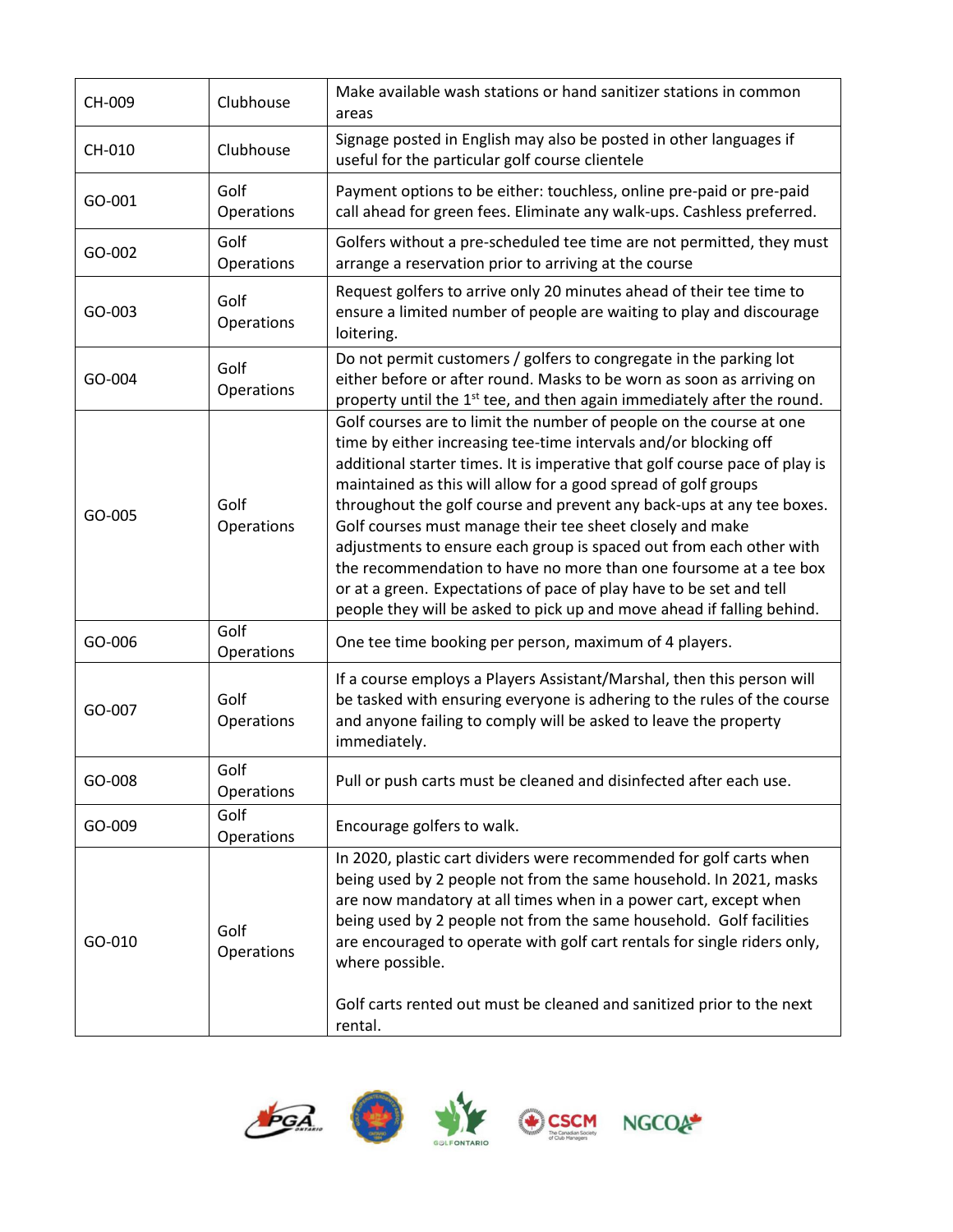| GO-011 | Golf<br>Operations     | Staff cleaning any rentals must be given Protective Personal Equipment<br>- gloves, mask, eye protection/full face mask and wash their hands<br>often and after each cart.                                                                                                                                                                                                                                                                                                                                     |
|--------|------------------------|----------------------------------------------------------------------------------------------------------------------------------------------------------------------------------------------------------------------------------------------------------------------------------------------------------------------------------------------------------------------------------------------------------------------------------------------------------------------------------------------------------------|
| GO-012 | Golf<br>Operations     | Remove bulk scorecard, pencil, and tee holders from starter areas.<br>Only issue when requested.                                                                                                                                                                                                                                                                                                                                                                                                               |
| GO-013 | Golf<br>Operations     | Remove ball washers on course or tape them shut.                                                                                                                                                                                                                                                                                                                                                                                                                                                               |
| GO-014 | Golf<br>Operations     | Remove or disconnect water fountains or coolers; offer bottled water<br>only.                                                                                                                                                                                                                                                                                                                                                                                                                                  |
| GO-015 | Golf<br>Operations     | Remove bunker rakes.                                                                                                                                                                                                                                                                                                                                                                                                                                                                                           |
| GO-016 | Golf<br>Operations     | Remove benches to assist with physical distancing requirements                                                                                                                                                                                                                                                                                                                                                                                                                                                 |
| GO-017 | Golf<br>Operations     | Direct players to leave the pin in the cup at all times. Post small signage<br>on each flag as a reminder, options for the golf course instead:<br>implement a golf ball retrieval system (numerous options<br>became available in the market in 2020) at each hole which<br>eliminates the need for the golfer to touch the flagstick to<br>remove the ball.<br>consider raising the cup 1" above the putting surface,<br>٠<br>inserting the cup upside down or stuffing a piece of Styrofoam<br>into the cup |
| GO-018 | Golf<br>Operations     | Limit the use of the putting green to 4 people maximum, this may need<br>to be reduced depending on size of the area or can be increased as<br>well.<br>Recommend placing alignment sticks, or stakes on the putting green as<br>targets, and/or turn the cups upside down and leave in the hole.<br>Remove all flags and institute a "bring your own practice balls policy."                                                                                                                                  |
| GO-019 | Golf<br>Operations     | Provide dedicated waiting areas with proper signage for next group on<br>tee waiting to approach teeing ground.                                                                                                                                                                                                                                                                                                                                                                                                |
| GE-001 | Golfer<br>Expectations | Practice physical distancing by staying a minimum of two (2) meters<br>away from other people at all times.                                                                                                                                                                                                                                                                                                                                                                                                    |
| GE-002 | Golfer<br>Expectations | Leave the pin in while putting - DO NOT TOUCH THE PIN.                                                                                                                                                                                                                                                                                                                                                                                                                                                         |
| GE-003 | Golfer<br>Expectations | Wear a mask during ANY interaction with a staff member, from arrival<br>through to departure.                                                                                                                                                                                                                                                                                                                                                                                                                  |
| GE-004 | Golfer<br>Expectations | Do not shake hands or high five to celebrate, a tip of the cap will do.                                                                                                                                                                                                                                                                                                                                                                                                                                        |
| GE-005 | Golfer<br>Expectations | Do not loiter in the parking lot before or after your round / do not<br>congregate in the parking lot as the "19 <sup>th</sup> Hole"                                                                                                                                                                                                                                                                                                                                                                           |
| GE-006 | Golfer<br>Expectations | Please arrive no more than 20 minutes before your scheduled tee time,<br>and depart parking lot immediately following the last hole of your<br>round.                                                                                                                                                                                                                                                                                                                                                          |







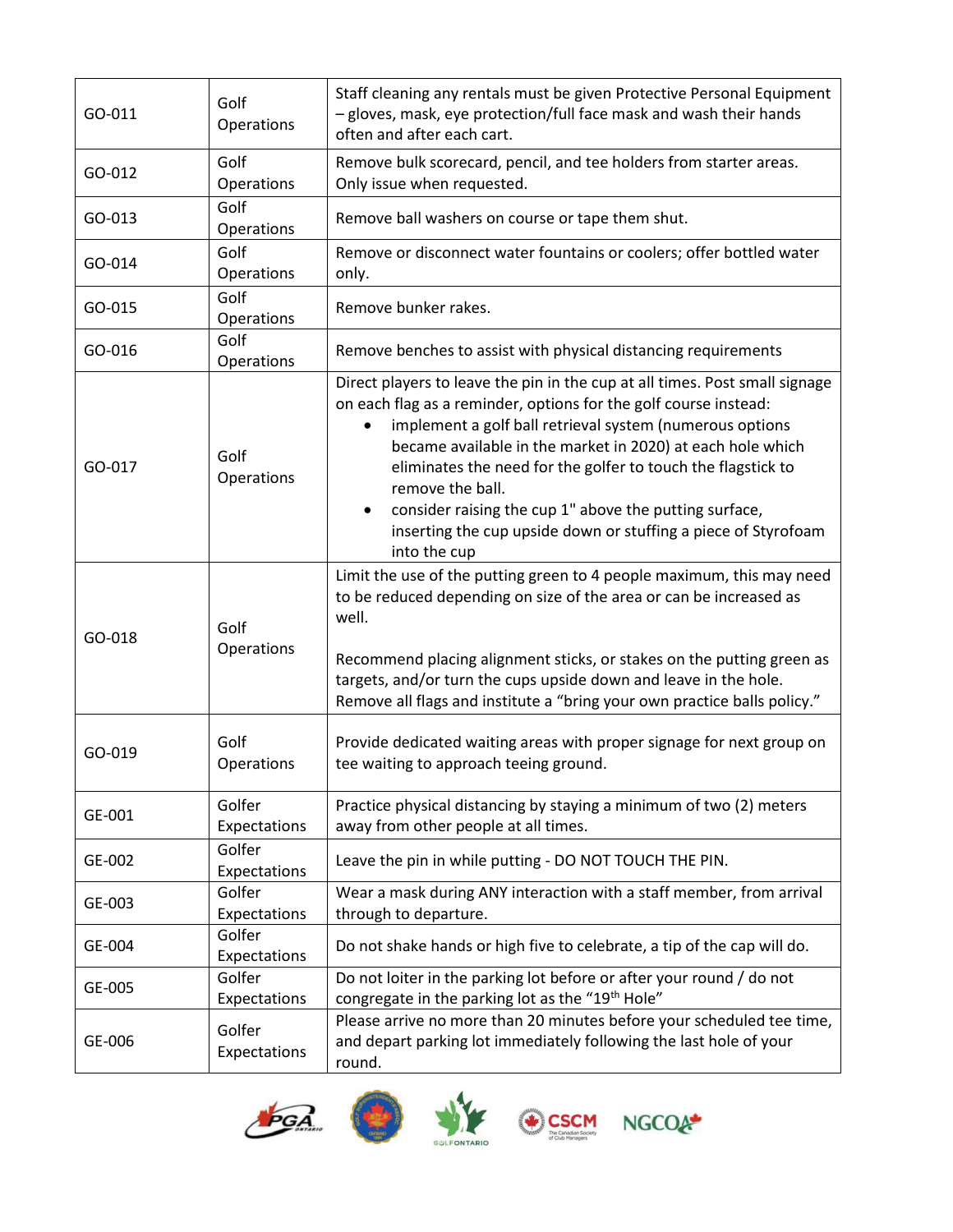| WS-001        | Workplace<br>Safety   | Follow the Workplace Safety & Prevention Services Guidance on Health<br>and Safety for Golf Courses During COVID-19, which can be found at:<br>https://www.wsps.ca/WSPS/media/Site/Resources/Downloads/COVID-<br>19-golf-course-health-and-safety-guidance.pdf?ext=.pdff                                                             |
|---------------|-----------------------|--------------------------------------------------------------------------------------------------------------------------------------------------------------------------------------------------------------------------------------------------------------------------------------------------------------------------------------|
| WS-002        | Workplace<br>Safety   | Educate staff to recognize the symptoms of COVID-19 in each other<br>and your customers.                                                                                                                                                                                                                                             |
| WS-003        | Workplace<br>Safety   | Establish a communication plan to keep your employees informed and<br>updated on issues affecting the workplace.                                                                                                                                                                                                                     |
| WS-004        | Workplace<br>Safety   | Institute a policy that requires employees to tell you when they've<br>been exposed to any highly communicable illness, and then direct<br>them to the local Public Heath Unit for appropriate testing.<br>Implement a per shift screening program to ensure that all staff are<br>healthy and have not travelled outside of Canada. |
| <b>WS-005</b> | Workplace<br>Safety   | Train staff on proper hand washing and sneezing/coughing practices<br>and have them sign off on the training document for assurance they<br>understand the importance of implementing these practices.                                                                                                                               |
| WS-006        | Workplace<br>Safety   | Conduct meetings by phone or online wherever possible. For in-person<br>meetings, ensure safe social distancing (6+ feet) between attendees.                                                                                                                                                                                         |
| WS-007        | Workplace<br>Safety   | Staff to be trained and reminder to stay 6 feet apart from all co-<br>workers, customers, delivery people etc.                                                                                                                                                                                                                       |
| <b>WS-008</b> | Workplace<br>Safety   | Staff to not have visitors to the golf course                                                                                                                                                                                                                                                                                        |
| WS-009        | Workplace<br>Safety   | Ensure appropriate signage is present throughout your facility.                                                                                                                                                                                                                                                                      |
| WS-010        | Workplace<br>Safety   | Provide necessary sanitation supplies and personal protection<br>equipment.                                                                                                                                                                                                                                                          |
| WS-011        | Workplace<br>Safety   | Ensure hand washing signage is present at all wash stations.                                                                                                                                                                                                                                                                         |
| WS-012        | Workplace<br>Safety   | Provide hand sanitizer stations for both staff and guests in multiple<br>locations throughout the facility                                                                                                                                                                                                                           |
| TM-001        | Turf &<br>Maintenance | Minimize the number of maintenance staff members working on the<br>course at one time. Consider splitting the crew into two teams that do<br>not work at the same time.                                                                                                                                                              |
| TM-002        | Turf &<br>Maintenance | Maintain physical distancing guidelines at all times.                                                                                                                                                                                                                                                                                |
| TM-003        | Turf &<br>Maintenance | Assign staff equipment to avoid sharing between employees.                                                                                                                                                                                                                                                                           |
| TM-004        | Turf &<br>Maintenance | Stagger work hours and break hours and limit access to lunchroom.                                                                                                                                                                                                                                                                    |
| TM-005        | Turf &<br>Maintenance | Place hand sanitizer throughout maintenance area and access to hand<br>washing stations.                                                                                                                                                                                                                                             |
| TM-006        | Turf &<br>Maintenance | Regularly sanitize any surface that is contacted - common areas.                                                                                                                                                                                                                                                                     |